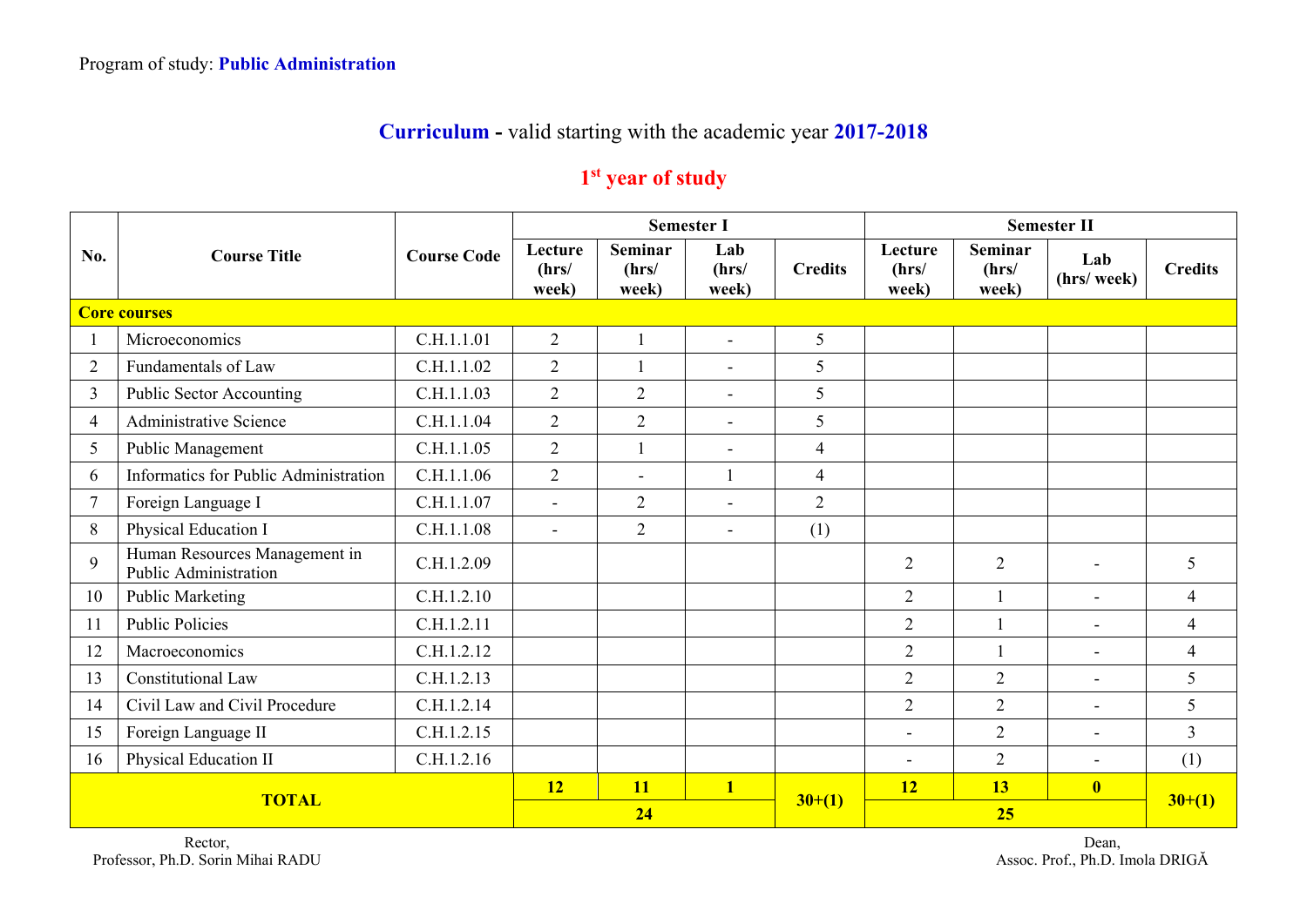## **2nd year of study**

|                         |                                                                                     |                          | <b>Semester III</b>       |                           |                         |                | <b>Semester IV</b>        |                                  |                         |                |
|-------------------------|-------------------------------------------------------------------------------------|--------------------------|---------------------------|---------------------------|-------------------------|----------------|---------------------------|----------------------------------|-------------------------|----------------|
| No.                     | <b>Course Title</b>                                                                 | Course<br>Code           | Lecture<br>(hrs/<br>week) | Seminar<br>(hrs/<br>week) | Lab<br>(hrs/<br>week)   | <b>Credits</b> | Lecture<br>(hrs/<br>week) | <b>Seminar</b><br>(hrs/<br>week) | Lab<br>(hrs/<br>week)   | <b>Credits</b> |
|                         | <b>Core courses</b>                                                                 |                          |                           |                           |                         |                |                           |                                  |                         |                |
|                         | <b>Public Finance</b>                                                               | C.H.2.1.01               | $\overline{2}$            | $\mathbf{2}$              |                         | 5              |                           |                                  |                         |                |
| $\overline{2}$          | Family Law and Civil Status Documents                                               | C.H.2.1.02               | $\overline{2}$            | $\overline{2}$            | $\sim$                  | 5              |                           |                                  |                         |                |
| 3                       | Organizational Analysis                                                             |                          | $\overline{2}$            |                           | $\overline{a}$          | 5              |                           |                                  |                         |                |
| $\overline{4}$          | Administrative Law                                                                  | C.H.2.1.04               | $\overline{2}$            |                           | $\overline{a}$          | 5              |                           |                                  |                         |                |
| 5                       | Foreign Language III                                                                | C.H.2.1.05               | $\sim$                    | $\overline{2}$            |                         | $\overline{2}$ |                           |                                  |                         |                |
| 6                       | Physical Education III                                                              | C.H.2.1.06               | $\blacksquare$            | $\overline{2}$            |                         | (1)            |                           |                                  |                         |                |
| $\overline{7}$          | Legislative Drafting Techniques                                                     | C.H.2.2.07               |                           |                           |                         |                | $\overline{2}$            | 2                                | $\blacksquare$          | 4              |
| 8                       | Administrative Litigation                                                           | C.H.2.2.08               |                           |                           |                         |                | $\overline{2}$            | $\overline{2}$                   | $\overline{a}$          | 5              |
| 9                       | Communication in Public Administration                                              | C.H.2.2.09               |                           |                           |                         |                | $\overline{2}$            |                                  | $\overline{a}$          | 5              |
| 10                      | <b>Strategic Planning</b>                                                           | C.H.2.2.10               |                           |                           |                         |                | $\overline{2}$            | $\overline{2}$                   |                         | 5              |
| 11                      | Physical Education IV                                                               | C.H.2.2.11               |                           |                           |                         |                |                           | $\overline{2}$                   |                         | (1)            |
| 12                      | Internship                                                                          |                          |                           |                           |                         |                |                           |                                  | 90 <sub>h</sub>         | $\overline{3}$ |
| <b>Elective courses</b> |                                                                                     |                          |                           |                           |                         |                |                           |                                  |                         |                |
| 13.1<br>13.2            | Public Auditing and Performance Management /<br>Implementation of European Programs | C.H.2.1.13<br>C.H.2.1.14 | $\overline{2}$            | $\overline{2}$            |                         | $\overline{4}$ |                           |                                  |                         |                |
| 14.1<br>14.2            | Elements of Urbanism /<br>Sustainable Development and Environmental<br>Protection   | C.H.2.1.15<br>C.H.2.1.16 | $\overline{2}$            | $\overline{2}$            |                         | $\overline{4}$ |                           |                                  |                         |                |
| 15.1<br>15.2            | Econometrics and Statistics in Public Administration/<br><b>Social Statistics</b>   | C.H.2.2.17<br>C.H.2.2.18 |                           |                           |                         |                | $\overline{2}$            | 2                                |                         | 4              |
| 16.1                    | Law and Business Administration /                                                   | C.H.2.2.19               |                           |                           |                         |                | $\overline{2}$            | $\overline{2}$                   |                         | 4              |
| 16.2                    | Land Law                                                                            | C.H.2.2.20               |                           |                           |                         |                |                           |                                  |                         |                |
| <b>TOTAL</b>            |                                                                                     |                          | <b>12</b>                 | <b>14</b>                 | $\overline{\mathbf{0}}$ | $30+(1)$       | <b>12</b>                 | 13                               | $\overline{\mathbf{0}}$ | $30+(1)$       |
|                         |                                                                                     |                          | 26                        |                           |                         |                | 25                        |                                  |                         |                |